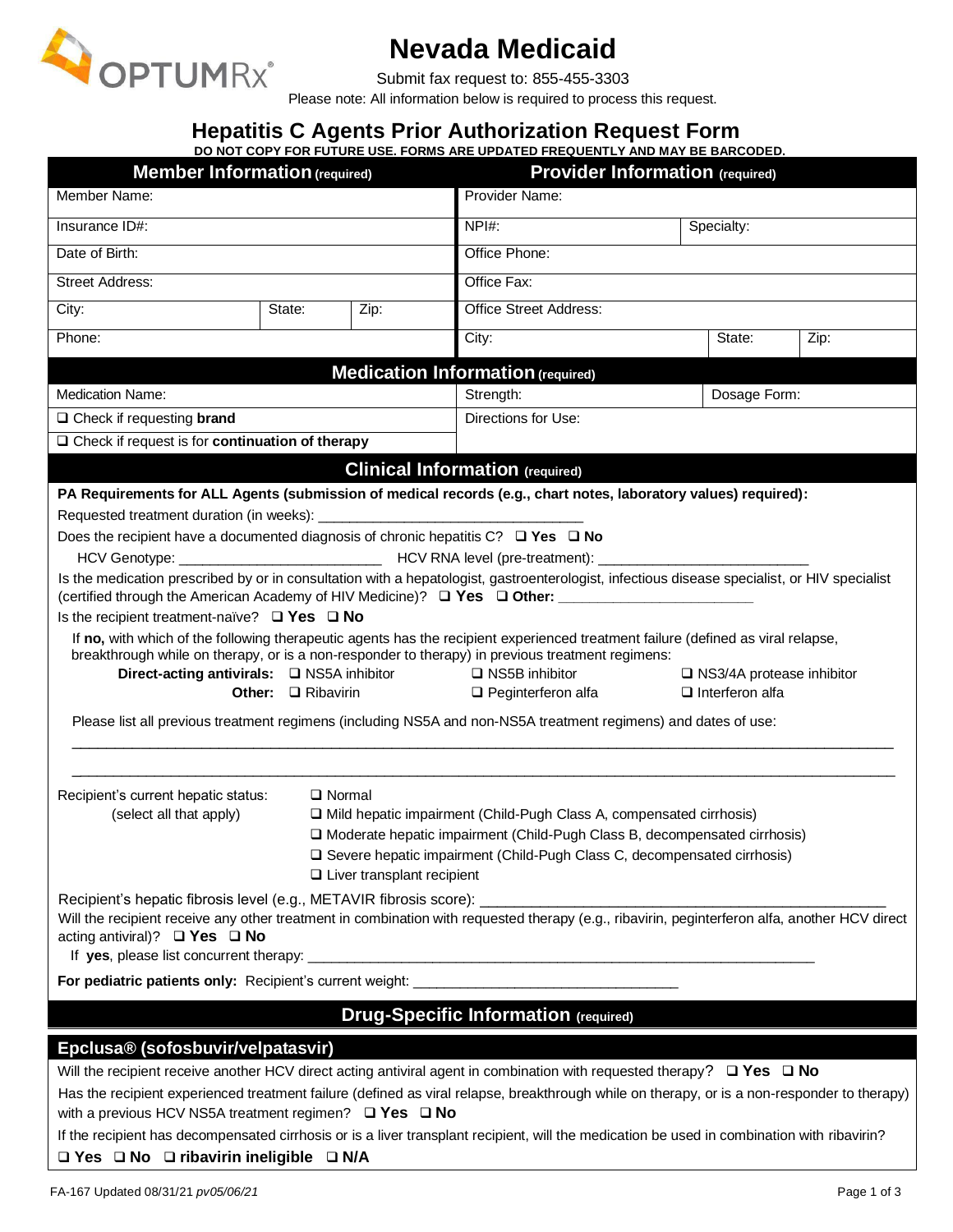# **Harvoni® (ledipasvir/sofosbuvir)**

Does the recipient have a documented diagnosis of chronic hepatitis C genotype 1, 4, 5, or 6? ❑ **Yes** ❑ **No**

Will the recipient receive another HCV direct acting antiviral agent in combination with requested therapy? ❑ **Yes** ❑ **No**

What is the recipient's pre-treatment HCV RNA (Documentation required)? ❑ **< 6 million IU/mL** ❑ **≥ 6 million IU/mL**

Has the recipient experienced treatment failure with a previous regimen that included peginterferon plus ribavirin with or without an NS3/4A protease inhibitor, e.g., Incivek® (telaprevir), Victrelis® (boceprevir)?

## ❑ **Yes** ❑ **No**

Has the recipient experienced treatment failure with a previous regimen that included Sovaldi®?

### ❑ **Yes** ❑ **No**

Will the medication be used in combination with ribavirin? ❑ **Yes** ❑ **No** ❑ **ribavirin ineligible**

Has the recipient experienced treatment failure (defined as viral relapse, breakthrough while on therapy, or is a non-responder to therapy) with a previous HCV NS5A treatment regimen? ❑ **Yes** ❑ **No**

### **Mavyret® (glecaprevir/pibrentasvir)**

Will the recipient receive another HCV direct acting antiviral agent in combination with requested therapy? ❑ **Yes** ❑ **No**

Has the recipient experienced treatment failure with a previous regimen that included an NS3/4A protease inhibitor, e.g., Incivek® (telaprevir), Victrelis® (boceprevir)? ❑ **Yes** ❑ **No**

Has the recipient experienced treatment failure with a previous regimen that included interferon, peginterferon, ribavirin, and/or Sovaldi**®**  (sofosbuvir)? ❑ **Yes** ❑ **No**

Has the recipient experienced treatment failure (defined as viral relapse, breakthrough while on therapy, or is a non-responder to therapy) with a previous HCV NS5A treatment regimen? ❑ **Yes** ❑ **No**

# **Sovaldi® (sofosbuvir)**

Does the recipient have a documented diagnosis of chronic hepatitis C genotype 1, 2, 3, or 4? ❑ **Yes** ❑ **No**

If the recipient is less than 12 years of age, does the recipient weigh at least 35kg? ❑ **Yes** ❑ **No**

Has the recipient experienced treatment failure with a previous regimen that included Sovaldi®? ❑ **Yes** ❑ **No**

Will the medication be used in combination with both peginterferon alfa and ribavirin? ❑ **Yes** ❑ **No**

Will the medication be used in combination with ribavirin only? ❑ **Yes** ❑ **No**

Will the medication be used in combination with Daklinza® (daclatasvir)? ❑ **Yes** ❑ **No**

If **yes**, has the recipient experienced treatment failure (defined as viral relapse, breakthrough while on therapy, or is a non-responder to therapy) with a previous HCV NS5A treatment regimen? ❑ **Yes** ❑ **No**

# **Viekira Pak®, Viekira XR® (ombitasvir, paritaprevir, ritonavir tablets, dasabuvir)**

What is the recipient's HCV genotype? ❑ **Genotype 1a** ❑ **Genotype 1b** ❑ **Mixed genotype 1**

Has the recipient experienced treatment failure with a previous regimen that included an NS3/4A protease inhibitor, e.g., Incivek® (telaprevir), Victrelis® (boceprevir)? ❑ **Yes** ❑ **No**

Has the recipient experienced treatment failure (defined as viral relapse, breakthrough while on therapy, or is a non-responder to therapy) with a previous HCV NS5A treatment regimen? ❑ **Yes** ❑ **No**

Will the recipient receive another HCV direct acting antiviral agent in combination with requested therapy? ❑ **Yes** ❑ **No**

Will the medication be used in combination with ribavirin? ❑ **Yes** ❑ **No**

Does the recipient have normal hepatic function with no fibrosis or only mild fibrosis (e.g., METAVIR fibrosis score less than or equal to F2)? ❑ **Yes** ❑ **No (submission of documentation required)**

# **Vosevi® (sofosbuvir/velpatasvir/voxilaprevir)**

Will the recipient receive another HCV direct acting antiviral agent in combination with requested therapy? ❑ **Yes** ❑ **No**

Is the recipient a previous relapser to an HCV NS5A treatment regimen? ❑ **Yes** ❑ **No**

Does the recipient have normal hepatic function with no fibrosis or only mild fibrosis (e.g., METAVIR fibrosis score less than or equal to

## F2)? ❑ **Yes** ❑ **No (submission of documentation required)**

Does the recipient have HCV genotype 1a or 3? ❑ **Yes** ❑ **No**

If **yes,** is the recipient a previous relapser to a sofosbuvir-based regimen without an NS5A inhibitor? ❑ **Yes** ❑ **No**